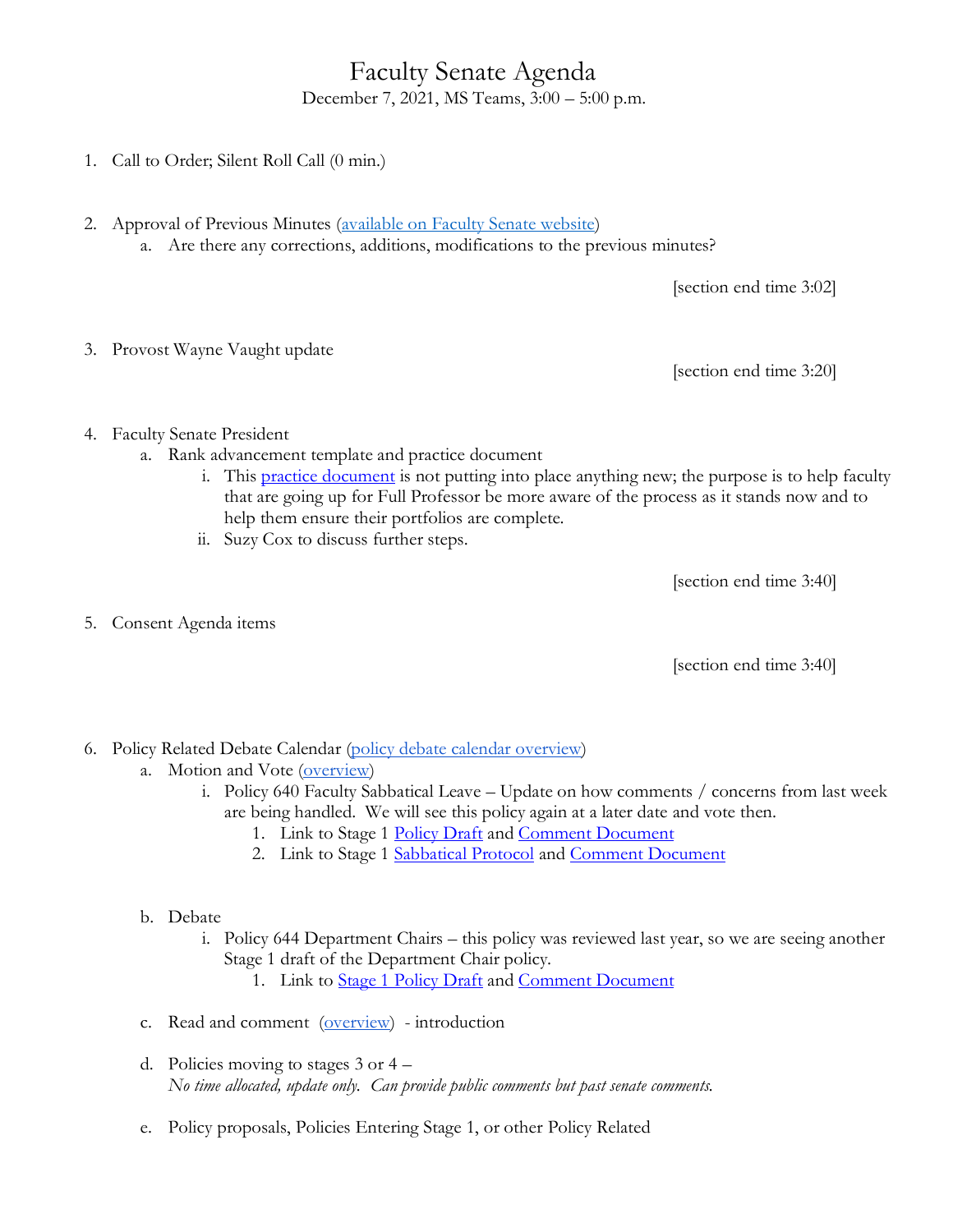- 7. Non-policy Related Action Calendar [\(non-policy debate calendar overview\)](https://docs.google.com/document/d/1zrPy0Fn9xcOhidd1XMgo1opj-lYb_9aTvLKg_NI1eLA/edit?usp=sharing)
	- a. Feedback requested
		- i. Part-time shared Governance committee Jon Westover will facilitate discussion of the part-time shared governance taskforce recommendations.
			- 1. Link to [Shared Governance Recommendations](https://tinyurl.com/3pw9v22z) and [Comment Document.](https://docs.google.com/document/d/1gn_wJ7DB--cJM2dLBTWF71NNVfZPuB_6O2IiTcImIPM/edit?usp=sharing)

[section end time 4:30]

ii. Anti-Racism Resolution

1. [Current draft](https://uvu365.sharepoint.com/:w:/s/Anti-Racismresolution/ESH4b1Afw7FKmQL1yTgr3fIBzEwqlKIN2lycsP8Zbq48Mw?e=gOtBjv) and [Comment Document](https://docs.google.com/document/d/1LwquwR3Lx0Svn_9OQnUhXjfRRmZGm6pHgnOf5l5AF6A/edit?usp=sharing)

[section end time 4:40]

- b. Updates on Non-policy Actions (as voted on by Senate) [\(overview\)](https://docs.google.com/document/d/1zrPy0Fn9xcOhidd1XMgo1opj-lYb_9aTvLKg_NI1eLA/edit#bookmark=id.20s1i57f673d) [no time given] i. none
- c. Discuss Next Steps (and, as necessary, Vote on) Senate-Directed Action [\(overview\)](https://docs.google.com/document/d/1zrPy0Fn9xcOhidd1XMgo1opj-lYb_9aTvLKg_NI1eLA/edit#bookmark=id.1turi862unvt) i. None
- d. Updates from proposals approved and being investigated (information items)
- e. Incoming Proposals and Proposal Next Steps *Note: Senators must vote to entertain further discussion or action on incoming proposals. With a majority vote to further entertain the proposal, Senators must then propose and vote on how to pursue the proposal.* i. None
- 8. Administrative Updates *– No time allocated; written updates*
	- a. Fulton Library: Karen Sturtevant *[\[link to update folder\]](https://drive.google.com/drive/folders/1CJZnOvFahmJJZJojR2XBd0U8PclC3aHK?usp=sharing)*
	- b. Office of Teaching and Learning (OTL): Wendy Athens [\[link to update folder\]](https://drive.google.com/drive/folders/1o5Tj_1mbe6qVJWyGFA9FNQMAx0zgjyM9?usp=sharing)
	- c. PACE: Beka Grulich [\[link to update folder\]](https://drive.google.com/drive/folders/1Ine7rBIg27FdgKErlcWF5p9Nx0tJNwok?usp=sharing)
	- d. UVUSA: Ethan Morse [link to [update folder\]](https://drive.google.com/drive/folders/1GXZgi4LTLaWWG5uZ1_7PXCZi9GB43BZm?usp=sharing)
- 9. Standing Committee Reports *– No time allocated; written updates*
	- a. Special Assignments & Investigations: Elijah Neilson [\[link to update folder\]](https://drive.google.com/drive/folders/1e9MbUhAQO28YnSWhseDbZv13PkR6mIFT?usp=sharing)
	- b. Service & Elections: Sandie Waters
		- i. **F**[Faculty Senate Service & Elections Committee Updates.docx](https://uvu365.sharepoint.com/:w:/s/ServiceElectionsChairs/EXxOn1zvCHVEgniRfP0Oi9cBT2zC99MFxAB3x2KHzQZ94g?e=mKuPuw&isSPOFile=1)
		- ii. [Faculty Senate Committee Positions.docx](https://uvu365.sharepoint.com/:w:/s/ServiceElectionsChairs/EbT5tySbhVJFm1LJ8jmH4_kBdIHgMC78fR-c32IeB5iPXg)
		- iii. **Finally Senate DEI Committee Updates.docx**
		- iv.  $\mathbf{Q}$   $\mathbf{A}$  Cademic Calendaring Committee Updates.docx
	- c. Curriculum: Evelyn Porter *[\[link to update folder\]](https://drive.google.com/drive/folders/1nmajpZEE1SMDuDUxH2TU1c5ZOMePqpNq?usp=sharing)*
	- d. Retention, Tenure, Promotions & Appeals: Suzy Cox [\[link to update folder\]](https://drive.google.com/drive/folders/1KmSYHGOTqmgMdsLWbR6Wbh4wp6LGxzaW?usp=sharing)
	- e. Advancement of Teaching: Joy Cole *[\[link to update folder\]](https://drive.google.com/drive/folders/1SLA6DXPFtJWfKXXMauqLOIJoudZjtJ0O?usp=sharing)*